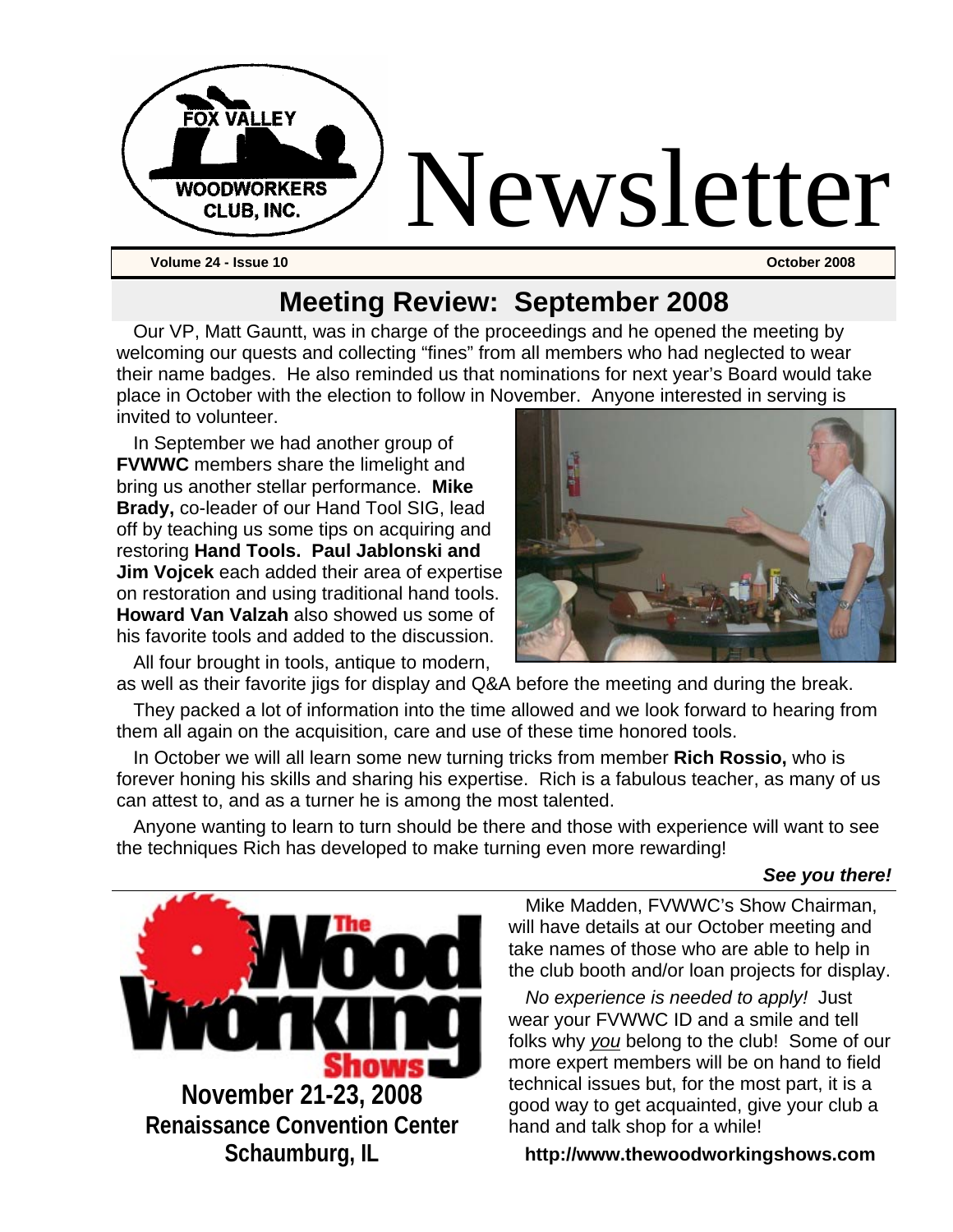# **FVWWC Events Calendar**

|                                                    | Oct 7th Tue 6:30 p.m.  FVWWC Shopsmith SIG Meets                                                                  |
|----------------------------------------------------|-------------------------------------------------------------------------------------------------------------------|
|                                                    | Oct 7th Tue 6:30 p.m.  FVWWC Hand Tool SIG Meets                                                                  |
|                                                    | Oct 7th Tue 7:30 p.m.  FVWWC General Meeting: Rich<br>Rossio presents "New Tricks for<br>Turners New & Old"       |
|                                                    | Oct 15th Wed  9:00 a.m.  FVWWC's Breakfast Club: Red<br>Apple Restaurant - 414 S Schmale<br>Rd - Carol Stream, IL |
|                                                    | Oct 25-26. S&S   "Artistry in Wood" - Wheaton, IL<br>- woodwizzards2@comcast.com                                  |
|                                                    | Nov 4th Tue 7:30 p.m.  FVWWC General Meeting: "Bird<br>Carving" with Bud Knoedler                                 |
| Nov 21-23. F-S See Sched. The Wood Working Shows - | <b>Renaissance Convention Center</b><br>Schaumburg, IL                                                            |
|                                                    | Dec 2ndTue7:30 p.mFVWWC Christmas Party & Toy<br>Drive 2008                                                       |

# **Project 2008 Update: Birdfeeders**



Ron Gilkerson will report on the status of the project and let us know what has been delivered thus far and what response we have gotten on our Birdfeeders to date.

# **FVWWC Officers & Staff**

| woodworkers@fvwwc.org                   |                            |
|-----------------------------------------|----------------------------|
| President                               | <b>Tom Sharp</b>           |
|                                         | thomas.sharp@sbcglobal.net |
| Past President  Ron Gilkerson           |                            |
|                                         | (630) 879-8756             |
|                                         | rongilker@hotmail.com      |
| Vice President Matt Gauntt              |                            |
| TreasurerDoug Pfaff                     |                            |
|                                         |                            |
| Program Committee  Robin Blair          |                            |
|                                         | blairr@saic.com            |
|                                         | <b>Ron Gilkerson</b>       |
|                                         | Doug Olson                 |
| Membership Larry Maher                  |                            |
| Editor/Webmaster Linda Christensen      |                            |
|                                         | woodworkers@fvwwc.org      |
| Library Committee Dave Dockstader       |                            |
|                                         | <b>Rick Moss</b>           |
|                                         | <b>Tom Zillman</b>         |
| Raffles/PhotographerCharlie Christensen |                            |
| Show & Tell MC Matt Gauntt              |                            |
| Show Chairman  Mike Madden              |                            |
| Toy Drive/Club Logo Items Gail Madden   |                            |
| Member-at-Large James Nellis            |                            |
| Audio/Visual Tech.  Robin Blair         |                            |
|                                         |                            |
|                                         |                            |
| Shopsmith SIG Chairman  Dave Dockstader |                            |
|                                         | $(630)$ 851-8118           |
|                                         | sourceror@sbcglobal.net    |
| <b>Hand Tool SIG Chairmen</b>           | <b>Mike Brady</b>          |
|                                         | mbrady25@comcast.net       |
|                                         | <b>Mike Bridger</b>        |
|                                         | bridger.mike@gmail.com     |



# **FVWWC MONTHLY DRAWING**

## **September's Regular Monthly Drawing:**

**1st Prize: Work Sharp WS3000 Sharpening System ................... Jerry Jobe 2nd Prize: Craftsman Roto-Tool .................................................... Mike Triplett** 

All proceeds go to the general operating fund of FVWWC to enable us to give more back to the membership. *Get your tickets early to be part of the fun & a chance to win!* 

More great items to choose from in the October drawings.

**REMEMBER:** These are "Member's ONLY" features to give our members more chances to win!

## **Charlie Christensen - FVWWC Raffle Chairman**

**2 FVWWC - PO BOX 1041 - BATAVIA, IL 60510-1041 2008**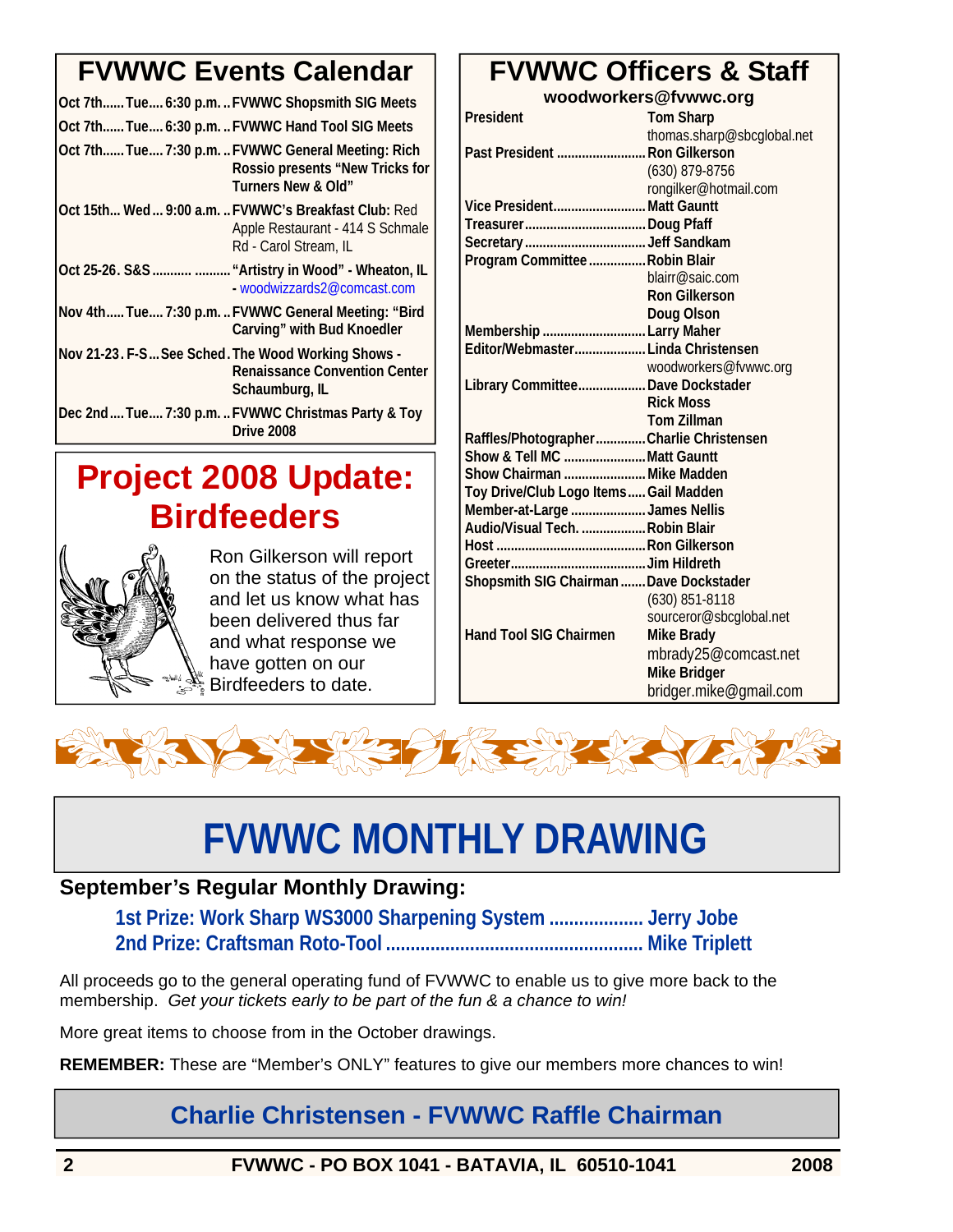

## *Press Release…*

As accomplished woodworkers, it's easy to forget about the beginner. But, to ensure our hobby will be around for the next generation, we must all put ourselves in the role of mentor to bring along the aspiring woodworker. To help accomplish that, *WOOD* Magazine has created **Basic-Built**, an initiative to provide

## **Used Tool Sale**

**Saturday October 18th - 8a.m. - 2p.m. Prairie Millworks Morris, IL**

- The Grundy Woodworkers club will sponsor the event and man the sale. For this service the club is asking a fee of \$1.00 for each \$10.00 sold up to \$25.00 limit.
- The sale is open to anyone who wants to sell his or her tools. (Need not be a club member).
- A photo can sell large items too big to bring in.
- Each item should be marked with owner's name & asking price
- Items you wish to sell can be brought to Prairie Millworks no earlier than 1 week before the sale. Items that do not sell must be picked up no later than 1 week after the sale. **This is an opportunity for you to benefit the club and yourself by getting rid of the clutter in your shop. Contact Terry Steinbach for more details at steinb@cbcast.com or 815-942-8250 or Prairie Millworks 815- 942-5865.**

## **FVWWC's Shopsmith SIG Report**

The Shopsmith Special Interest Group (SIG) meets at 6:30 on the first Tuesday of the month, just before the FVWWC meeting, in the vestibule of the Bethany Lutheran Church. The purpose of the group is to share experience, ideas, and fun and explore all the possibilities available with the Shopsmith. You don't even have to own a Shopsmith to join us.

 If you are interested in the little machine that can, please join us.

**Dave Dockstader 630-851-8118 sourceror@sbcglobal.net**



simple, yet high-quality woodworking projects that can be completed with a minimum number of tools and skills. To learn more about this concept, visit:

## **www.woodmagazine.com/basicbuilt**

for details. You'll also find a Basic-Built project in nearly every issue of *WOOD* Magazine, with supporting technique articles, how-to videos, and more projects.

#### Thank you, **Marlen Kemmet**

*WOOD* Magazine/*WOOD* Online Managing Editor Marlen.kemmet@meredith.com



## *Where to Go When You Are Facing a "Sticky" Situation*

http://www.thistothat.com/ *Because people have a need to glue things to other things*

# **FVWWC's Hand Tool SIG Report**

The Hand Tool SIG meets at 6:30, prior to the regular meeting on the first Tuesday of the month, at Bethany Lutheran.

Anyone interested in the use of hand tools is welcome to join us as we learn by sharing the experiences of using and caring for traditional hand tools.

FVWWC members and guests are invited to stop by and join our group.

**Mike Brady**  mbrady25@comcast.net

**Mike Bridger**  bridger.mike@gmail.com



**2008 http://www.fvwwc.org - woodworkers@fvwwc.org 3**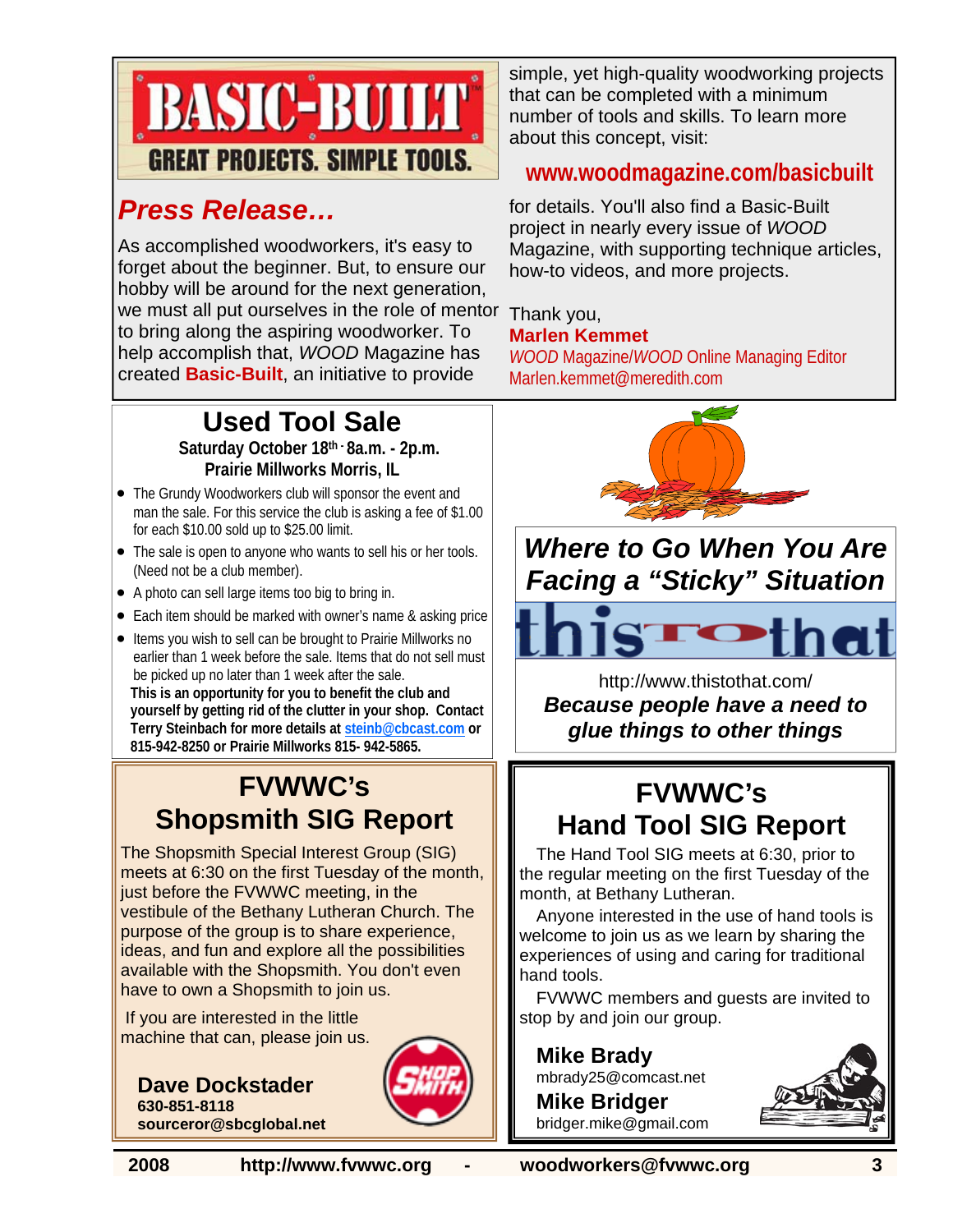

# **9 steps to great-looking Half-Blind Dovetails**

Simple dovetail jigs, such as the one here, help you make tight-fitting half-blind dovetails quickly and easily. Follow these key steps and tricks for using your dovetail jig, and you're sure to enjoy success.



1. Dovetail jigs come with a template or "comb," with a series of "fingers" that you guide a router along to cut the dovetails. A standard 1/2" template works in conjunction with a 1/2" dovetail bit, and typically has fingers spaced 7/8" apart as shown at left. However, we've seen some templates with 1" spacing. And, manufacturers offer optional templates with smaller finger spacing. For example, with our Porter-Cable jig we occasionally use a 1/4" template that has fingers spaced 7/16" apart. Measure the spacing and make note of it.

2. Make the width of your workpieces an increment of the finger spacing. For example, a template with 7/8" spacing will

work nicely with 3-1/2"-, 4-3/8"-, or 5-1/4"-wide pieces. That way, your workpiece will have equal half dovetails at the top and bottom of the joint as shown at right.





This also leaves a full tail correctly positioned for a drawer bottom. Plan to center a 1/4"-wide, 1/4"-

deep bottom-holding groove on this tail after you machine the dovetails.

3. Most likely, your dovetail jig will have a set of stops on both ends that the edges of the workpieces butt against. Set these according to which template you are using as shown at left.

4. Now, select your stock and plane or resaw it if necessary.

Drawers typically have 1/2"-thick fronts and 1/2"-thick sides and backs. With our Porter-Cable jig, the 1/2" template requires workpieces at least 1/2" thick. The

1/4" template works with drawer fronts at least 3/8" thick, and sides at least 5/16" thick.

Cut your workpieces to size, making sure they are square, and arrange them as shown at right. Mark the top edges and number all of the matching



5. Grab two workpieces with same-numbered corners. Place them into the jig with the numbered ends together, the drawer side positioned vertically, and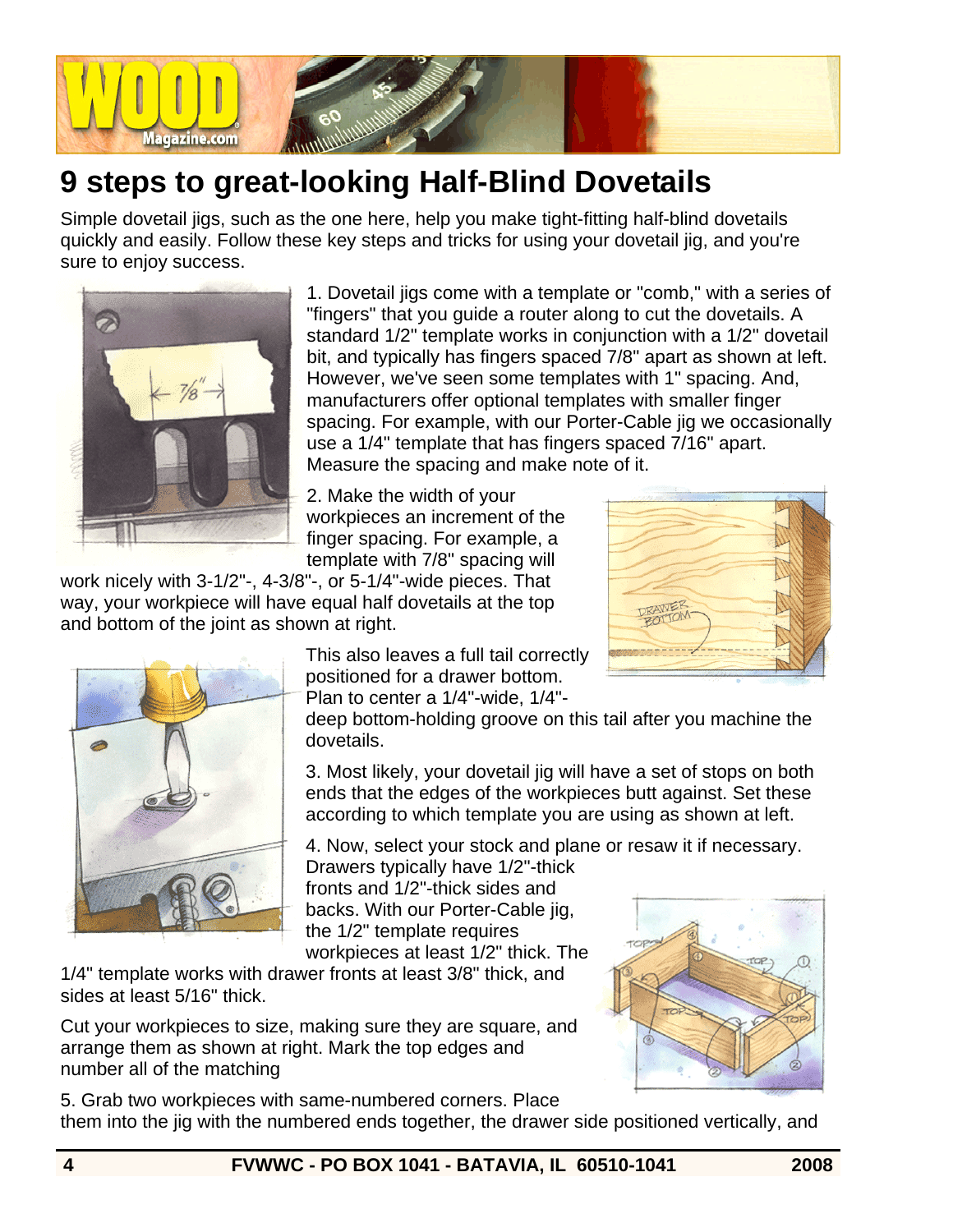

the front or back sitting horizontally as shown at left.

The inside (numbered) surface of the drawer parts should be facing away from the jig, visible to you. The workpieces should be in contact with the stops, and tight against each other, with the face grain of the horizontal workpiece flush with the end grain of the vertical piece.

To speed things up, place

workpieces on both ends of the jig as shown right. This only works if the width of your pieces is less than half of the jig's capacity.



6. Mount the correct guide bushing into your router's base. Our jig requires a bushing with a 7/16" outside diameter (O.D.) when using a 1/2" template, and



5/16" O.D. bushing for its 1/4" template. Secure the necessary dovetail bit, and use a metal rule to adjust its height according to the instruction manual as shown at left.

*Note: Perform the following steps in scrap stock that's of the* 

*same dimensions as your workpieces. After you're satisfied with the results, cut your actual workpieces as described in Step 7.*

7. Working from left to right, move the router in and out of each of the template fingers. Go slowly, especially near the ends of the cut, to ensure clean results.

Remove the two workpieces and check their fit with one another. The dovetailed ends should slide together with firm hand pressure or light tapping with a rubber mallet. If the joint requires more force than that, or won't go together at all, decrease the height of the bit and repeat your test cuts. If the dovetails fit together too sloppily, increase the bit height.

8. If you run into grain splintering near the end of the cut, add a scrap piece as shown at right. The scrap may splinter, but it will





help keep the workpiece clean if the two are tightly butted together.

9. Now, check if the dovetails go together so that the face grain of the drawer sides aligns flush with the end grain of the front or back. If they won't align flush, you need to increase the length of the dovetail cuts by adjusting the templates in, away from the router. If the dovetail cuts are too long and the workpieces go more than a hair past flush, adjust the templates out, toward the router. With our Porter-Cable jig, we do this by loosening a holding screw and micro-adjusting a setscrew in or out with a hex key as shown at left.

## **Written by: Bill Krier with Chuck Hedlund Illustrations: Brian Jensen**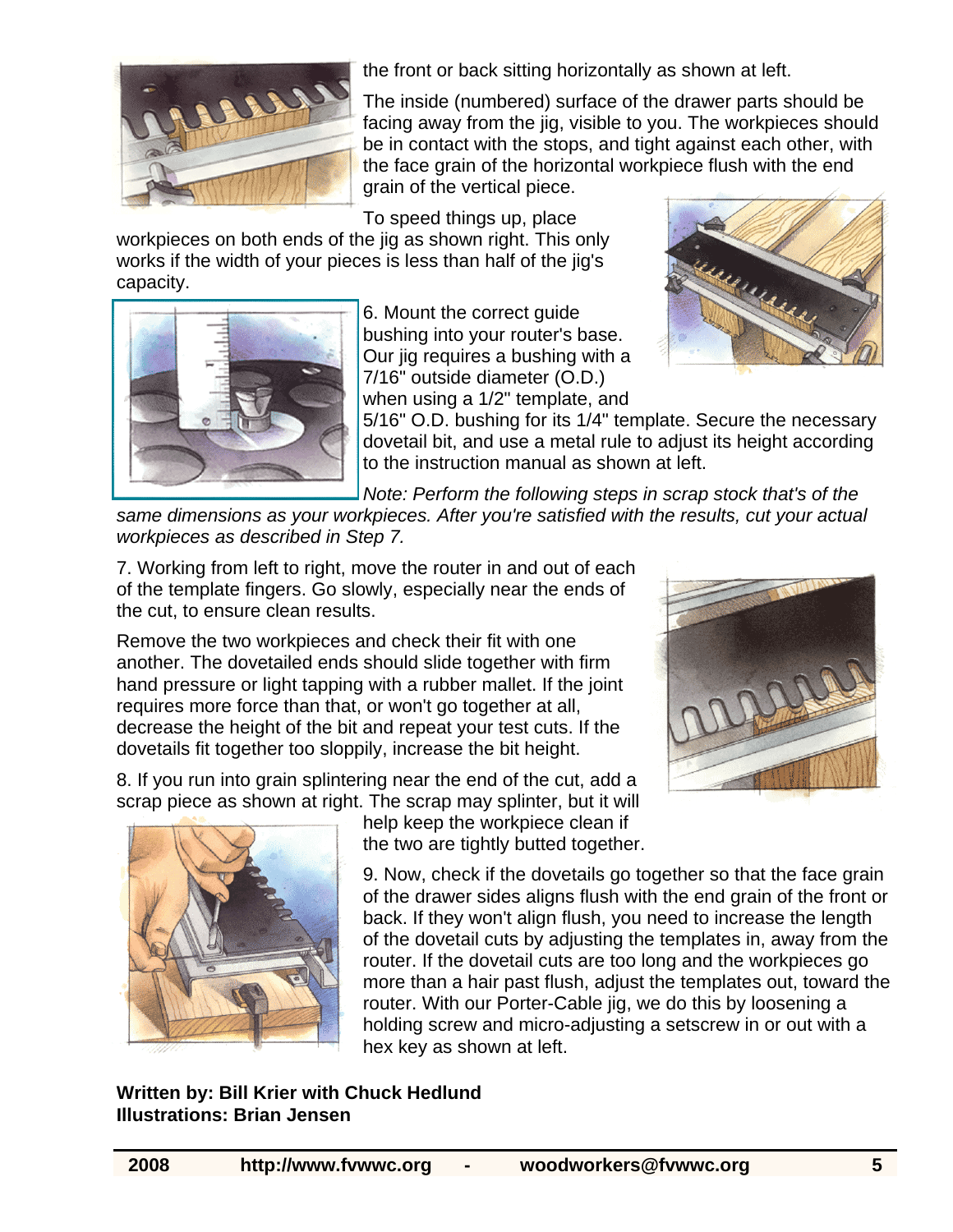## **Band Saw Trick by Dan Miller**

The traditional way to make a finial on a band saw is to mark the pattern on one side of the wood, cut it out and save the waste to be taped back on to cut the other sides. With an intricate pattern, this was difficult and when I wanted to cut two from one piece of wood, it was impossible. I found a better way to do it. I screwed the block of wood to a little sled that insures it is kept perpendicular to the bed of the band saw. Above the wood, I screwed a pattern to the sled. Now, I simply followed the pattern to cut the wood. When one side was finished, I unscrewed it, rotated the wood and screwed it back on the sled. I think the method is better than the old tape it back together way. It worked well for me to make a pedant and finial for an 1890's newel post as seen below.



**Finished finial** 



**Bandsaw following the pattern Finished pendant** 



# **Membership Drive 2009 is Off and Running!**



### *Thanks to everyone who has already renewed!!!*

**Renewals for 2009** started in September and must be submitted no later than 01/15/2009 to insure you don't miss a minute of what FVWWC has to offer!

See **Larry Maher,** our Membership Chairman, to renew or mail your check/MO for \$30.00 to:

**FVWWC**

**PO Box 1041 Batavia, IL 60510-1041**

*NOTE: Membership/Renewal form available on club website:* 

*www.fvwwc.org*

**6 FVWWC - PO BOX 1041 - BATAVIA, IL 60510-1041 2008**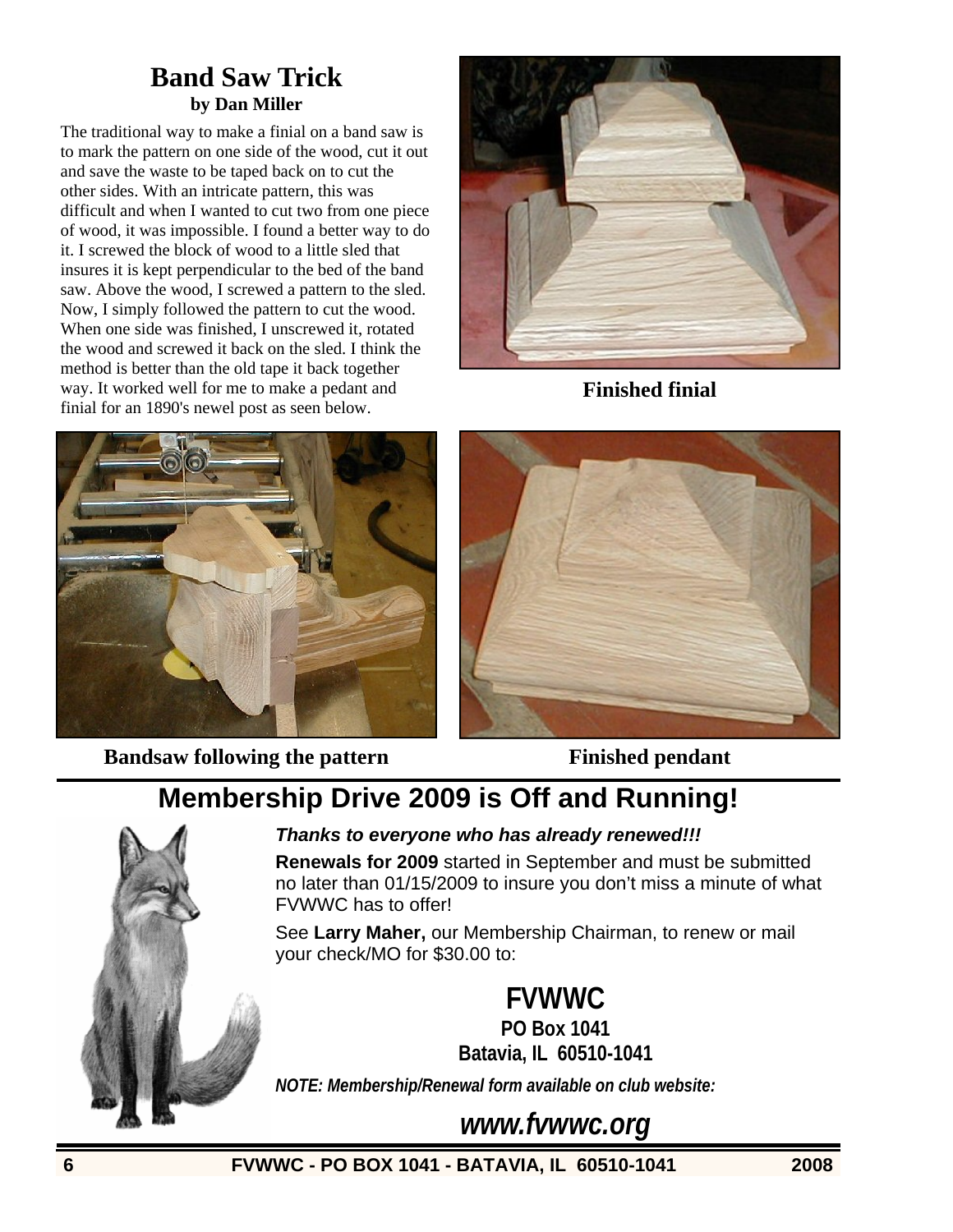

## **Show & Tell September 2008**

We had a good turnout in September and it showed in our S&T display! Looks like folks are back in the workshop again.

Participating Member were:

- ¾ **Howard Van Valzah: Pastor's Chair** made of Walnut & Oak with a Pine roof. Finished with a spray on waterbased Lacquer.
- ¾ **Rich Rossio: Candy Dish** turned in unfinished Oak.
- ¾ **Robin Blair: Tray** made of Curly Maple, Black Walnut & Wenge finished in General wipe-on Poly.
- ¾ **Larry Maher: "Mom's Railing"** constructed of Red Oak using Kreg screws with a dye and Minwax Poly-stain finish.
- ¾ **John Winton: Shaving Horse** made of 10' of 2"X10" Pine, as seen in the May 2008 issue of American Woodworker, with a natural "Rain" finish.
- ¾ **Ken Ebner: Dolphin Wood Puzzles,** one made of Oak with a Verathane finish and one of Teak with a natural finish and **Cheese/Serving Trays** of various hardwoods & exotics finished in Butcher Block oil.
- ¾ **Fred Rizza: Coffee Mill Music Box** made of Teak with Oil Stain & Deft finish.

## *See you all again next month!*